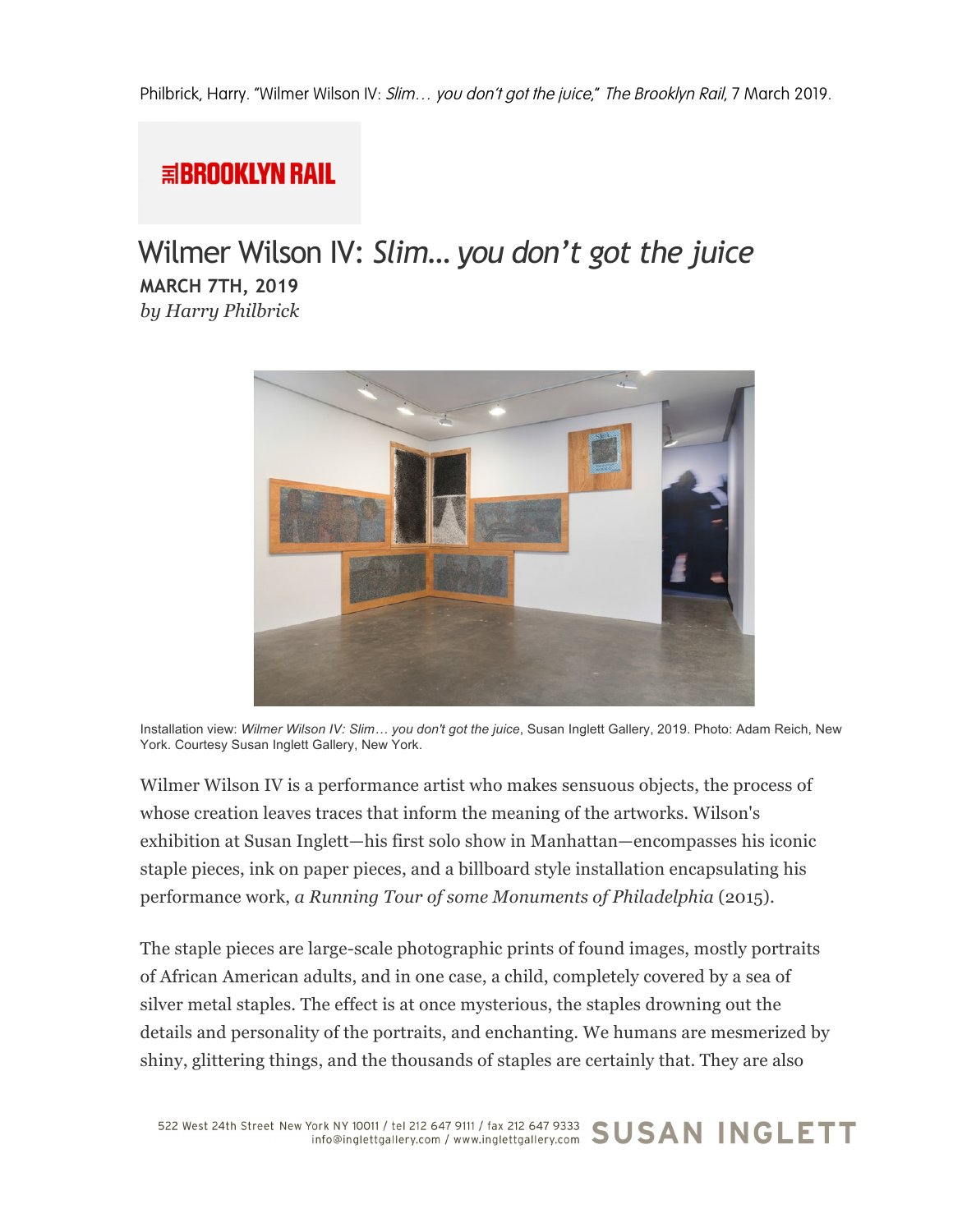Philbrick, Harry. "Wilmer Wilson IV: Slim... you don't got the juice," The Brooklyn Rail, 7 March 2019.

traces of monumental labor by the artist—my fingers and wrist ache from the thought of using a staple gun for so long—and a record of incredible violence done to the image of these people.

Wilson's imagery often comes from found photos such as fliers, posters, or billboards, so these are public faces, the public faces of Black folks, that Wilson is attacking. In *Host* (2018), the largest staple piece in the show, are these seven ministers whose faces are engulfed in staples? Or is the artist protecting them behind a suit of metal armor? The dripping red wafer in the upper right certainly ties the work to the violence done to Christ's body.



Wilmer Wilson IV, *Host* (detail), 2018. Staples and pigment print on wood, 48 x 192 x 2 1/4 inches (diptych). Courtesy Susan Inglett Gallery, New York.

Wilson's exploration of the idea of violent mark making and the blurred spectrum of identity and representation takes a turn with the ink on paper pieces mounted in conjunction with the staple works. While the plywood substrate is required to give the staples something to bite into, the mounting of the ink on paper works on plywood seems provisional. The individual marks, however, are explosive in their impact, and accrete to create shrouded anthropomorphic shapes reminiscent of Norman Lewis's work.